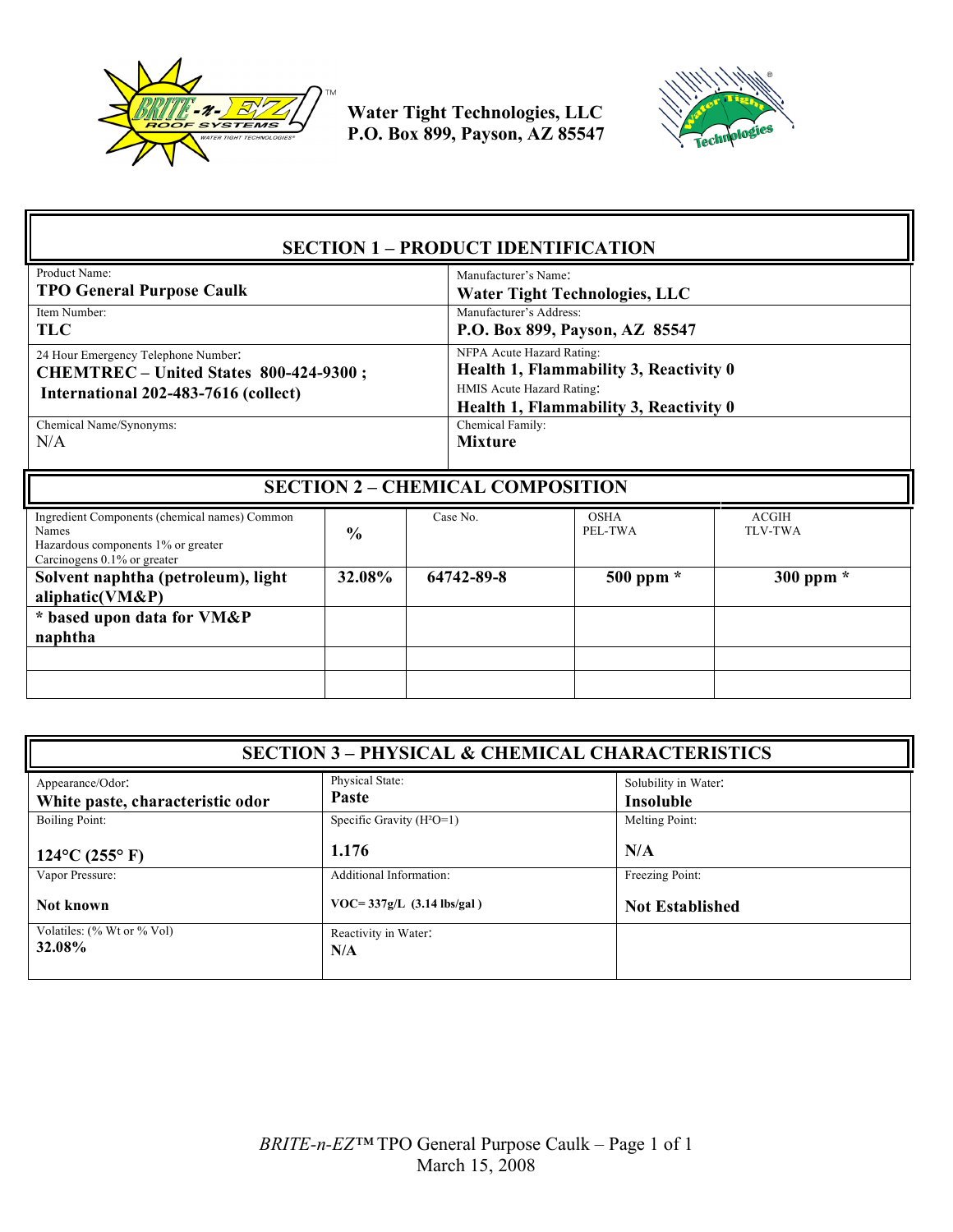



| <b>SECTION 4- FIRE &amp; EXPLOSION HAZARD DATA</b>                                                                                                                                                                                                                                                                                                                                                                                                                             |                                                                                                                                                                                                                                                                                                                      |  |
|--------------------------------------------------------------------------------------------------------------------------------------------------------------------------------------------------------------------------------------------------------------------------------------------------------------------------------------------------------------------------------------------------------------------------------------------------------------------------------|----------------------------------------------------------------------------------------------------------------------------------------------------------------------------------------------------------------------------------------------------------------------------------------------------------------------|--|
| Flash Point:<br>$10^{\circ}$ C, $50^{\circ}$ F                                                                                                                                                                                                                                                                                                                                                                                                                                 | Flammable Limits (in air):<br>LEL: N/A UEL: N/A                                                                                                                                                                                                                                                                      |  |
| Extinguishing Media:<br>CO2 extinguishing powder or water spray. Fight larger<br>fires with water spray or alcohol resistant foam                                                                                                                                                                                                                                                                                                                                              | Fire Fighting Procedures:<br>Firefighters should wear full protective clothing including<br>self-contained breathing apparatus to prevent inhalation<br>of smoke and decomposition products.                                                                                                                         |  |
| Hazardous Decomposition Products:<br>Oxides of carbon and nitrogen under burning conditions                                                                                                                                                                                                                                                                                                                                                                                    | Special Fire & Explosion Hazards:<br>Keep work areas free from open flames, sparks, hot metal<br>surfaces and other sources of ignition. Ground objects<br>prone to static electricity. Highly flammable, harmful by<br>inhalation and irritating to skin. Very toxic to aquatic<br>organisms. Water hazard class 3. |  |
|                                                                                                                                                                                                                                                                                                                                                                                                                                                                                | Auto-Ignition Temperature:<br>This product is not self-igniting and does not present an<br>explosion hazard.                                                                                                                                                                                                         |  |
|                                                                                                                                                                                                                                                                                                                                                                                                                                                                                | <b>SECTION- 5 HEALTH HAZARD DATA</b>                                                                                                                                                                                                                                                                                 |  |
| Permissible Exposure Limit:<br><b>Not Established</b><br>Effects of Overexposure:<br><b>Medical Conditions Aggravated By Exposure</b><br>Irritant to skin, mucus membranes and eyes. Sensitizing<br>effect through inhalation is possible with prolonged<br>exposure.                                                                                                                                                                                                          | Signs and Symptoms of Exposure:<br>Dizziness, nausea or vomiting. Sensitive individuals may<br>exhibit eye, nose, throat or dermal irritation with<br>prolonged exposure to processing fumes or vapors.                                                                                                              |  |
| Acute:<br>Irritation to eyes, skin and mucous membranes                                                                                                                                                                                                                                                                                                                                                                                                                        | Chemical Listed as a Carcinogen (or Potential Carcinogen):                                                                                                                                                                                                                                                           |  |
| Chronic:<br>N/A                                                                                                                                                                                                                                                                                                                                                                                                                                                                | National Toxicology Program: None<br>I.A.R.C. Monographs:<br>None<br>OSHA:<br>None<br>This product contains a chemical known to the State of<br>California to cause cancer and birth defects or other<br>reproductive harm.                                                                                          |  |
| Emergency & First Aid Procedures.<br>Symptoms of poisoning may even occur after several hours, therefore medical observation for at least 48<br>hours after the accident should occur.<br>Eye Contact:<br>Flush with water and call physician<br>Skin Contact:<br>Immediately wash with soap and water and rinse thoroughly.<br>Inhalation:<br>With overexposure remove to fresh air. Administer oxygen or artificial respiration, if necessary. Call physician.<br>Ingestion: |                                                                                                                                                                                                                                                                                                                      |  |

**Seek medical treatment.** 

Primary Route of Entry:

**Inhalation.**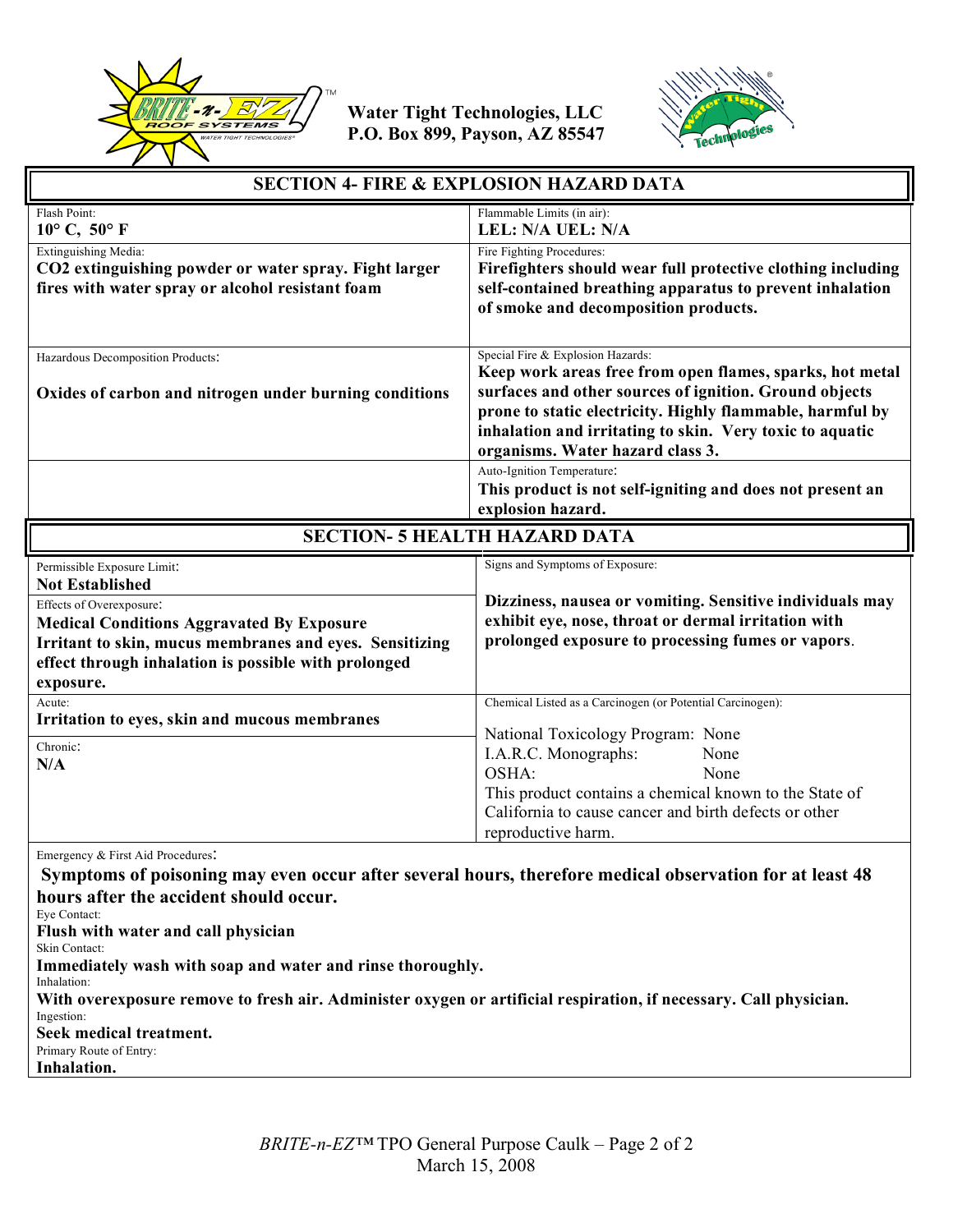



#### **SECTION 6 – REACTIVITY DATA**

| Stability:                                               | Incompatibility: |                                    |
|----------------------------------------------------------|------------------|------------------------------------|
| Stable at ambient temperatures and pressures. Product is |                  | Strong oxidizers, acids and bases. |
| not explosive. However, formation of explosive air/vapor |                  |                                    |
| mixtures are possible.                                   |                  |                                    |
| Hazardous Decomposition Products:                        |                  |                                    |
| Oxides of carbons and nitrogen under burning conditions. |                  |                                    |
|                                                          |                  |                                    |
|                                                          |                  |                                    |
| Conditions to Avoid:                                     |                  |                                    |

**Open flames and sparks. Closed areas that restrict adequate ventilation. Toxic to fish. Do not contaminate ground water, water course, or sewage systems. Toxic to aquatic life.**

## **SECTION 7 - SPILL OR LEAK PROCEDURES**

Steps to be taken in case material is released or spilled: Small spill:

**Absorb with liquid binding materials. Use non-sparking tools. Transfer into secure containers for proper disposal. Use personal protective equipment as outlined below. Inform respective authorities in case of seepage into water course or sewage system. Must not be disposed of together with household garbage. Do not allow product to reach sewage system.**

Large Spill:

**Same as small spill**.

Waste Disposal Method:

**Dispose of as a hazardous waste in accordance with federal, state and local laws and regulations.**

| <b>SECTION 8 - SPECIAL PROTECTION</b>                                                               |                                  |  |
|-----------------------------------------------------------------------------------------------------|----------------------------------|--|
| <b>Respiratory Protection:</b>                                                                      | Eve Protection:                  |  |
| Use NIOSH-Certified respiratory protection for organic<br>vapor in absence of adequate ventilation. | Safety glasses with side shields |  |
| Protective Gloves:                                                                                  | Other Protective Equipment:      |  |
| Impervious gloves are recommended to prevent skin<br>contact.                                       | Protective work clothing.        |  |
| Ventilation:                                                                                        |                                  |  |
| Provide adequate ventilation to maintain airborne concentrations.                                   |                                  |  |